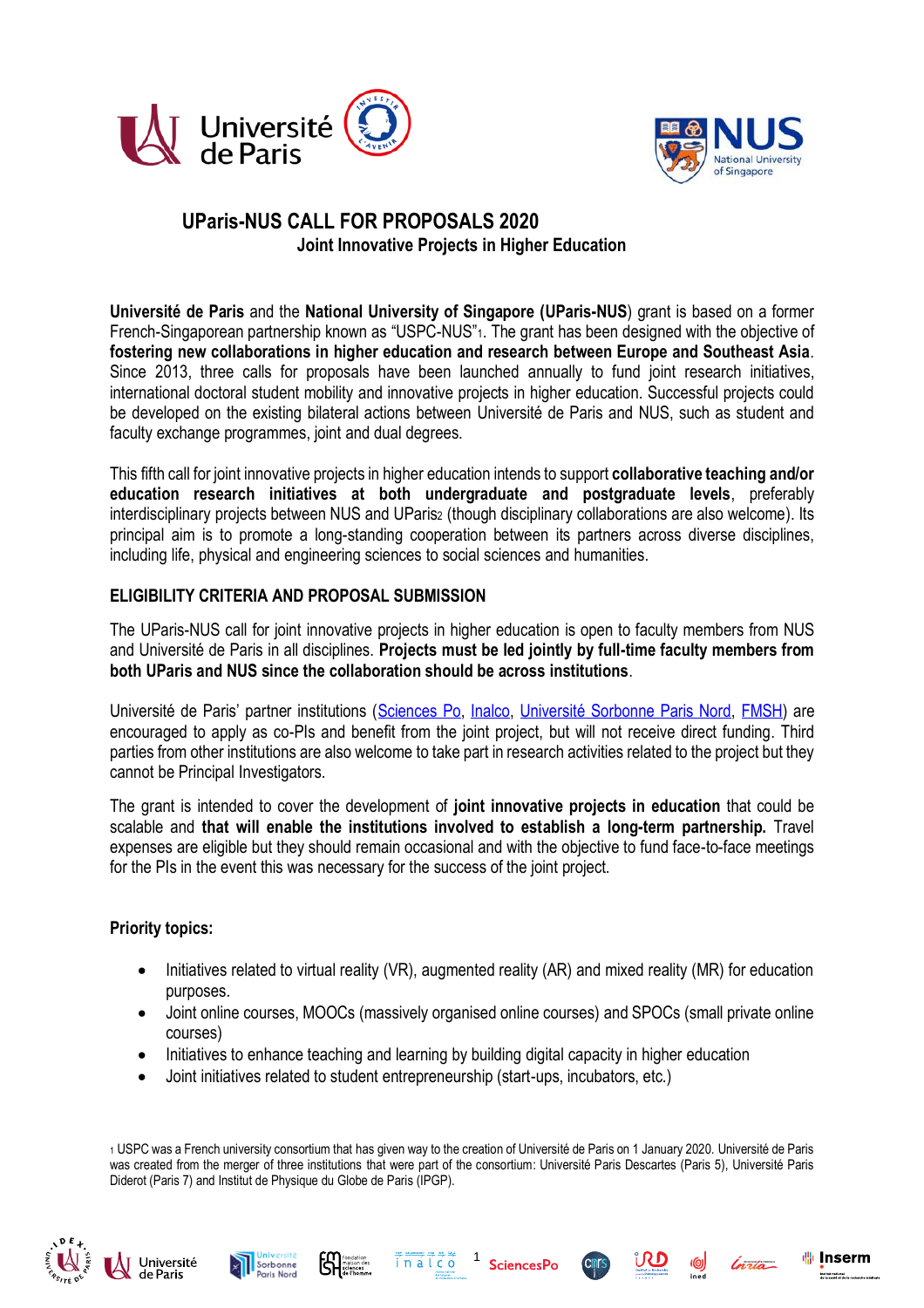**Proposals may also include:**

- Activities organised within the framework of or aiming at establishing a double degree programme between NUS and Université de Paris
- Short-term programmes using technology for education (summer schools, executive education, etc.)

Each project will be funded on a year-long basis in amounts of up to 50 000€ or SGD 75 000. **Priority will be given to proposals that intend to build sustainable links between Université de Paris and NUS.**

## **PROPOSAL SUBMISSION**

To apply, please complete the joint application form and submit it to: UParis-NUS Programme Dr. Mariana Losada – [mariana.losada@nus.edu.sg](mailto:mariana.losada@nus.edu.sg)

# **By 30 July 2020**

## **REVIEW PROCESS**

A first screening of applications will be done by UParis-NUS in order to verify that the applications comply with the requirements stated in the present call for proposals.

Applications are assessed separately on each side<sup>3</sup> and PIs will need to present their project to a committee online (i.e. using Zoom, Skype or another dedicated platform to be advised). Finally, the results of the evaluation will be ranked by a joint committee composed of members of Université de Paris and NUS. This call for proposals is part of the French Excellence Initiative (IDEX) and a steering committee will oversee the evaluation procedure.

The selection will be based on the academic excellence and innovative aspects of the project, the quality of the team and the value of the French and Singapore partnership, coherence of budget proposal with the project, its contribution to the broader academic interests of UParis and NUS and the potential for further collaboration.

As academic calendars are disrupted by the COVID-19 crisis, the programme timeline had to be rescheduled. The results will be announced before the end of 2020 and projects are expected to start in January 2021.

### **GRANT MANAGEMENT**

- Timeline: the project-related expenses should be incurred within 12 months of the date of award indicated in the Letter of Acceptance (LOA). Extension may be considered on a case-by-case basis.
- Progress reports: recipients must report briefly on the activities for which the grant is being utilised and on any progress toward obtaining external support for the project. PIs are encouraged to copublish and disseminate the results of their joint project and to look for additional sources of funding in order to pursue the collaboration in the long-term.
- Acknowledgement: **recipients are expected to acknowledge the support of the joint Université de Paris-NUS research project grant -including the IDEX code- in any publication or presentation** which must be listed in the progress reports. All the details will be indicated on the Letter of Acceptance (LOA) signed by the awardees.
- Payment request the payment and post-award financial management should be administered through the existing practice at the lead institution, i.e. recipients from UParis will follow their institution's financial procedures and recipients from NUS their own financial rules.

3 At Université de Paris, the proposals will be reviewed by a steering committee composed by the Vice-President for international strategy and vice-deans for international affairs from each faculty, among others. At NUS, the proposals will be assessed by the Office of the Senior Deputy President & Provost.

inalco